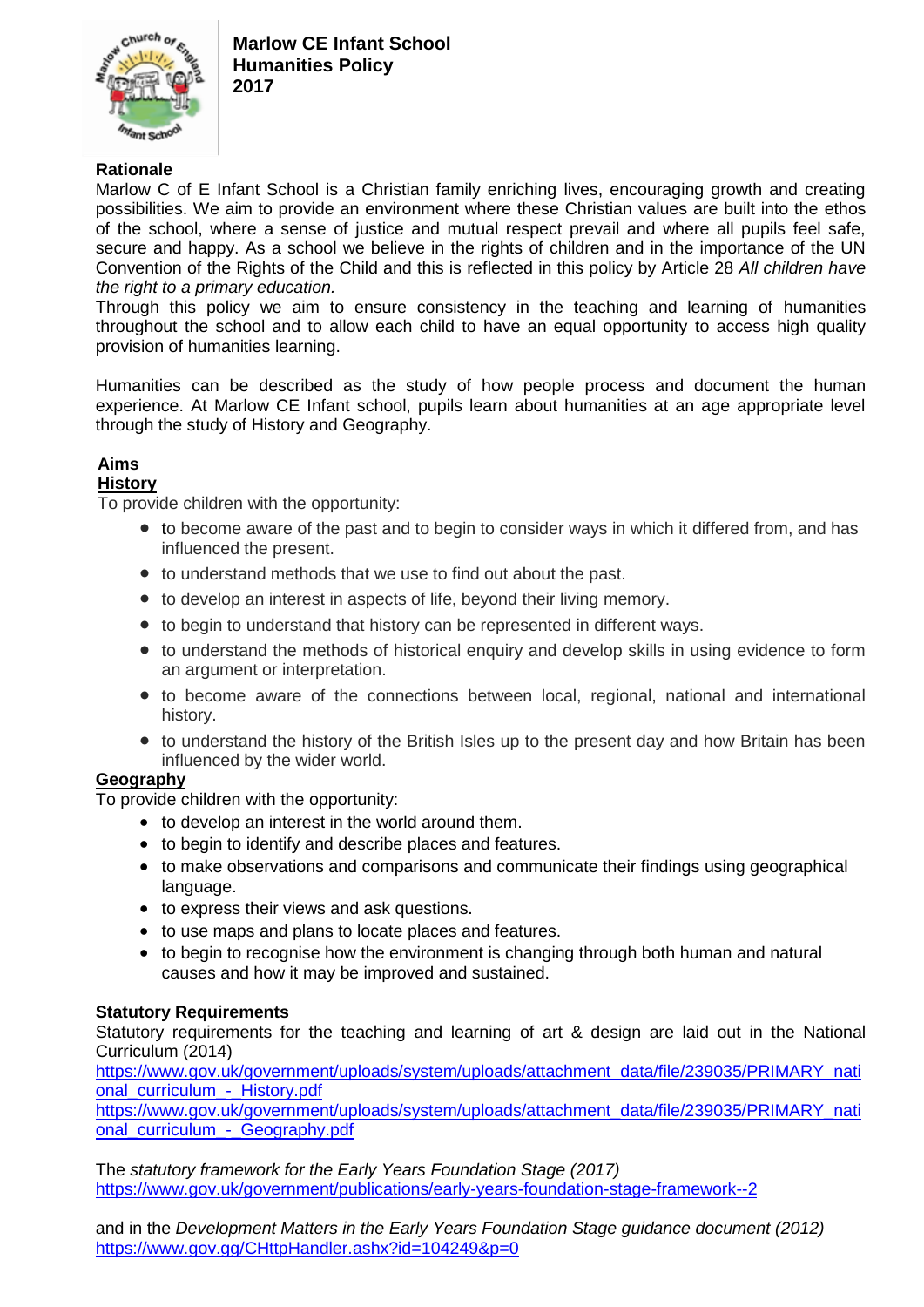## **EYFS**

The Early Years curriculum is founded on the principles and practice laid out in the Development Matters document. The requirements for Humanities are in People and communities and The World areas of the Understanding the World section of Development Matters.

*'Understanding the world involves guiding children to make sense of their physical world and their community through opportunities to explore, observe and find out about people, places, technology and the environment.'* EYFS Framework 2017

### **KS1**

Statutory requirements for the teaching and learning of History and Geography are laid out in the National Curriculum Document (2014) for KS1. History and Geography are foundation subjects in the National Curriculum which states that:

*"A high-quality history education will help pupils gain a coherent knowledge and understanding of Britain's past and that of the wider world. It should inspire pupils' curiosity to know more about the past."*

*"A high-quality geography education should inspire in pupils a curiosity and fascination about the world and its people that will remain with them for the rest of their lives."*

#### **History**

During KS1 pupils are taught about:

- changes within living memory. Where appropriate, these should be used to reveal aspects of change in national life
- events beyond living memory that are significant nationally or globally [for example, the Great Fire of London, the first aeroplane flight or events commemorated through festivals or anniversaries]
- the lives of significant individuals in the past who have contributed to national and international achievements. Some should be used to compare aspects of life in different periods [for example, Elizabeth I and Queen Victoria, Christopher Columbus and Neil Armstrong, William Caxton and Tim Berners-Lee, Pieter Bruegel the Elder and LS Lowry, Rosa Parks and Emily Davison, Mary Seacole and/or Florence Nightingale and Edith Cavell]
- significant historical events, people and places in their own locality.

### **Geography**

During KS1 Pupils will be taught:

- to locate the world's seven continents and five oceans
- to name, locate and identify characteristics of the four countries and capital cities of the United Kingdom and its surrounding seas
- to understand geographical similarities and differences through studying the human and physical geography of a small area of the United Kingdom, and of a small area in a contrasting non-European country identify seasonal and daily weather patterns in the United Kingdom and the location of hot and cold areas of the world in relation to the Equator and the North and South Poles
- to use basic geographical vocabulary to refer to:
	- $\circ$  key physical features, including: beach, cliff, coast, forest, hill, mountain, sea, ocean, river, soil, valley, vegetation, season and weather
	- $\circ$  key human features, including: city, town, village, factory, farm, house, office, port, harbour and shop
- to use world maps, atlases and globes to identify the United Kingdom and its countries, as well as the countries, continents and oceans studied at this key stage
- to use simple compass directions (North, South, East and West) and locational and directional language [for example, near and far; left and right], to describe the location of features and routes on a map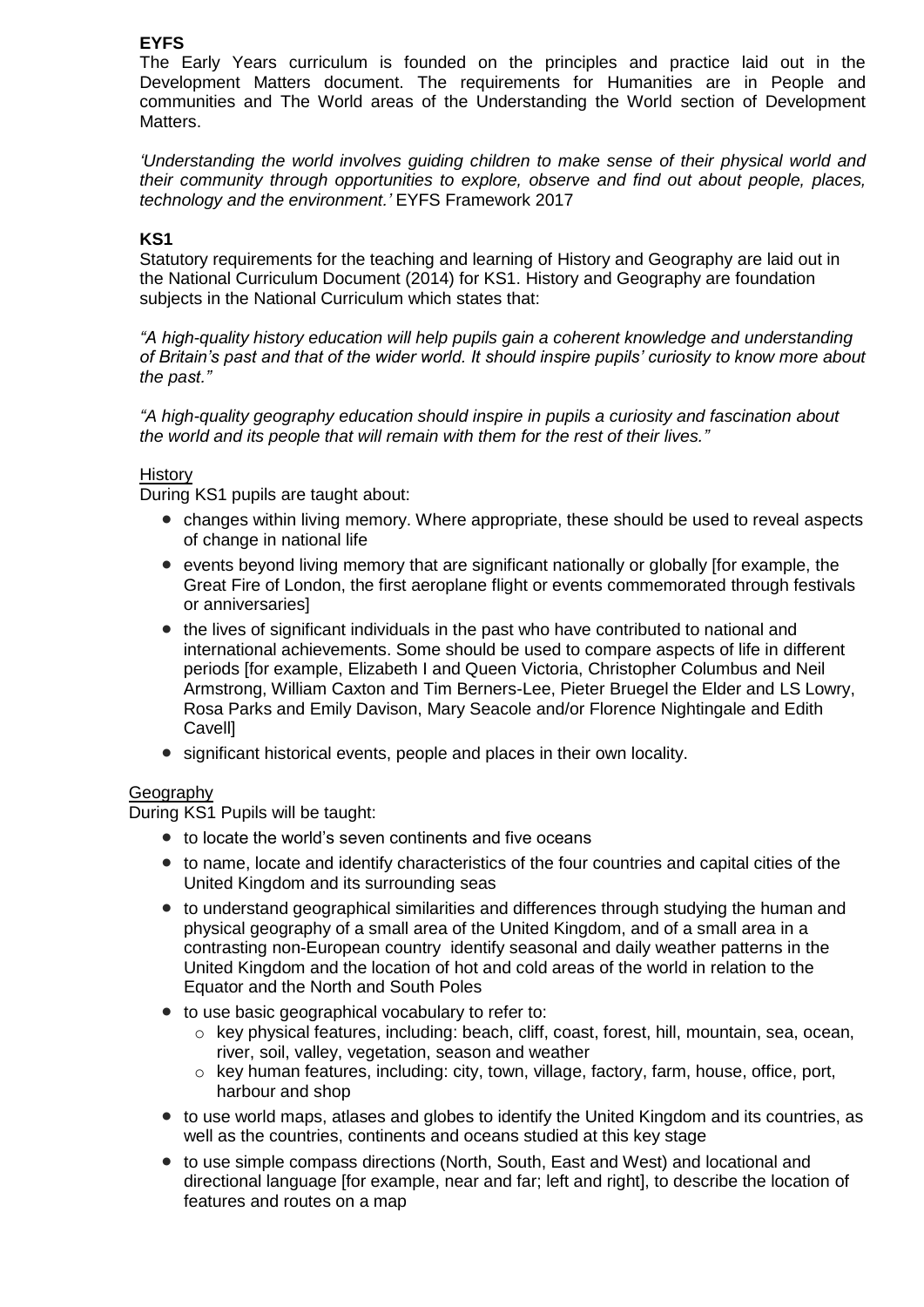## **Organisation of teaching and learning**

Humanities are taught throughout the school in line with the relevant curriculum (EYFS/National Curriculum). Cross curricular links with Humanities are developed wherever possible. Pupils are therefore given opportunities to communicate and discuss ideas and apply their skills in a variety of contexts and subjects.

- **KS1:** Humanities is taught through a mixture of whole-class teaching and individual or group activities. Lessons are planned to link with class topics as part of a creative curriculum and to ensure a deeper understanding of areas of learning. Within lessons pupils are given the opportunity both to work on their own and to collaborate with others, listening to other pupil's ideas and treating these with respect. They have the opportunity to use a wide range of materials and resources, including ICT where appropriate.
- **EYFS:** The development of learning of Humanities is encouraged by allowing Reception pupils to take risks and making connections through play and adult focussed sessions, using a range of resources. These activities, both indoors and outdoors, attract the pupils' interest and curiosity. The development of the pupil's creativity and skills are related to the objectives set out in the early learning goal for Understanding the World. This learning forms the foundations for later work in Humanities

 Learning in Understanding the World occurs through planned, purposeful play and through a mix of adult-led and child-initiated activity.

### **Differentiation**

Differentiation is planned for so that pupil interest is maintained, their individual needs are met and to ensure that all pupils are challenged and achieve success.

### **Special Educational Needs**

Careful attention is given to meeting the needs of SEN pupils at the planning stage. This can be assisted if the following is taken into account:

- The importance of relating the activities to the pupils own experiences
- Emphasis on learning through visual, aural and tactile and expressions of that through non-verbal and creative media.
- The use of practical activities and learning through first hand experiences
- Opportunities for response and reflection and the use of self-evaluation and assessment
- Extension activities to enable those with developed skills
- All pupils are given credit for their own personal achievement.

# **Planning**

Each year group will base their planning around their current topics in line with the relevant curriculum skills and the local environment. We plan for progression and continuity in Humanities by carrying out the curriculum planning in three phrases:

Each year group will base their planning around their current topics in line with the relevant curriculum skills and the local environment.

Progression, coverage and continuity in humanities is planned for by:

- following the objectives outlined in the National Curriculum 2014 in Key stage 1;
- following the objectives outlined in the Development Matters 2012 in EYFS;
- producing long term plans, which group the objectives for each year group into topic areas;
- producing medium term plans, which show opportunities for cross-curricular work and identify teaching activities where the children can show evidence of mastery of the curriculum;
- producing short term plans which detail progression across the art & design topic being studied. Differentiated, learning tasks, the deployment of extra adult support and the focus for the plenary are also identified;
- the learning objectives, outcomes and success criteria for each lesson are clearly identified on planning and are shared with the children as part of the 'learning culture' created within our school;
- regular monitoring/reviewing/revising of weekly and medium term plans takes place, led by senior staff and the humanities subject lead.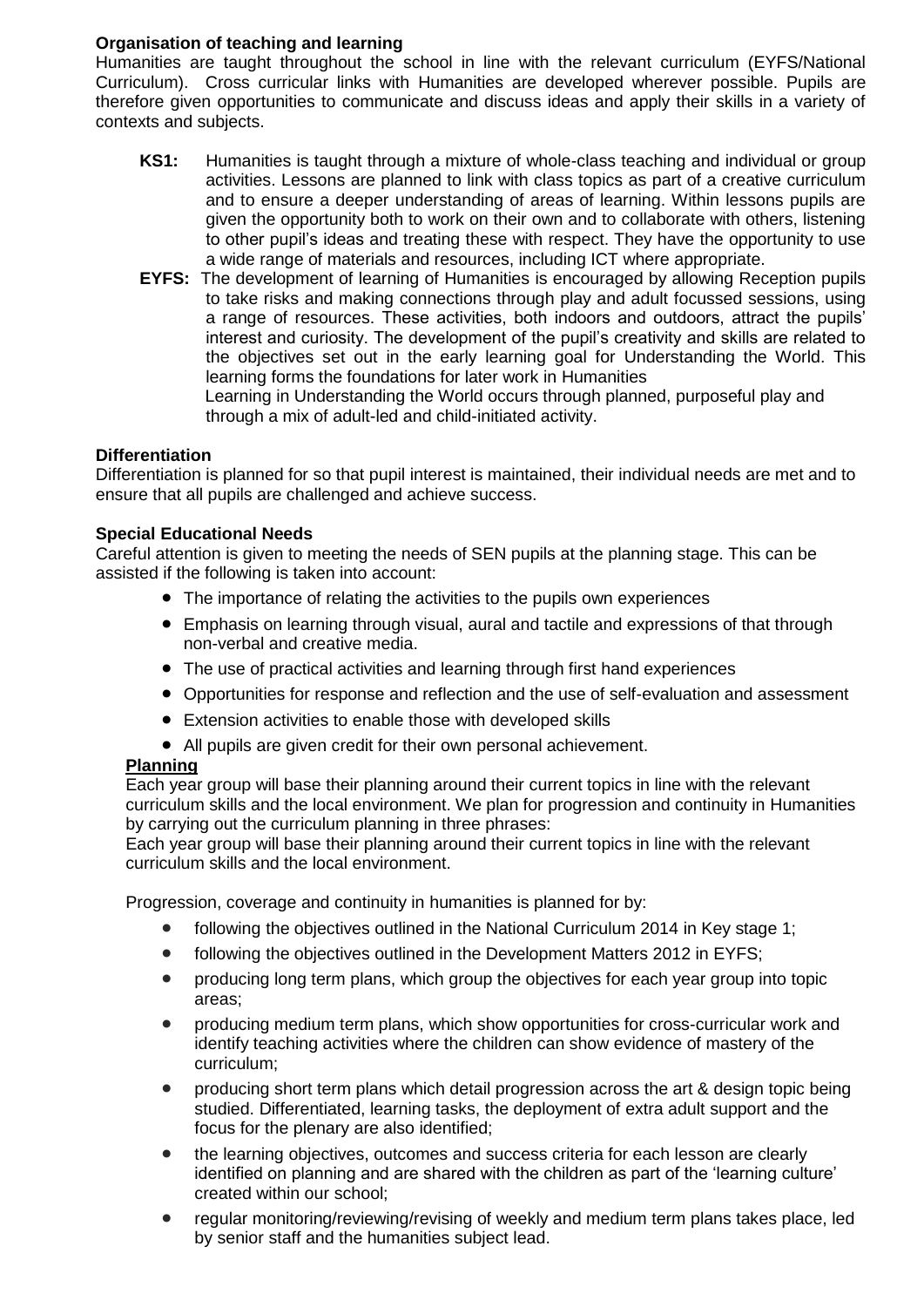### **Resources**

The resources for Humanities are kept in the staff room, in the far corner within large, plastic boxes. Each box is labelled and includes a range of items including books and a variety of objects. There are assortments of books available in the KS1 Library. The resources for humanities are managed by the co-ordinator who puts in the main order towards the end of each academic year.

### **Use of IT**

We believe that ICT enhances the teaching of Humanities, wherever appropriate, both in the Early Years Foundation Stage and KS1. We ensure that pupils can use software where appropriate to enhance their skills in searching for information to complete pieces of work. This may include: desktop software e.g. to look at maps and consider images of the past. Pupils look at the internet to collect information e.g. find out dates.

#### **Assessment**

Assessment is an integral part of the planning process.

- Evidence for assessment is gathered through planned opportunities for observation, peer and self-assessment and teacher-led activities.
- Teachers use the Learning Ladders platform to record assessments against the objectives from the National Curriculum/Development Matters.
- When planning, the gap analysis from the Learning Ladders is used to identify gaps in the children's knowledge.
- Pupils are encouraged to reflect upon their chosen processes and materials and how effective they were and what could they do next time to improve or achieve different results.

Further detail is contained in the school's Assessment Policy.

#### **Record Keeping and tracking**

Children's' work is completed in their Topic books. If necessary, photographs are also taken for evidence and added to pupils' folders/books. Teachers keep their own records of pupil's progress on Learning Ladders. The subject leader keeps sample evidence of the pupils work in a portfolio. This demonstrates the expected level of achievement in Humanities in each year of the school.

### **Health and Safety**

If pupils are involved in the use of specialist objects, the teacher in charge will make suitable provision to ensure the safety of all pupils.

#### **Equal Opportunities**

Please refer to the school's Equalities policy.

#### **Staff development and training**

Staff development and training is provided in the following ways:

- school based INSET
- liaison with appropriate county and national services;
- working alongside other teachers or visiting other classrooms as an observer to share good practise.